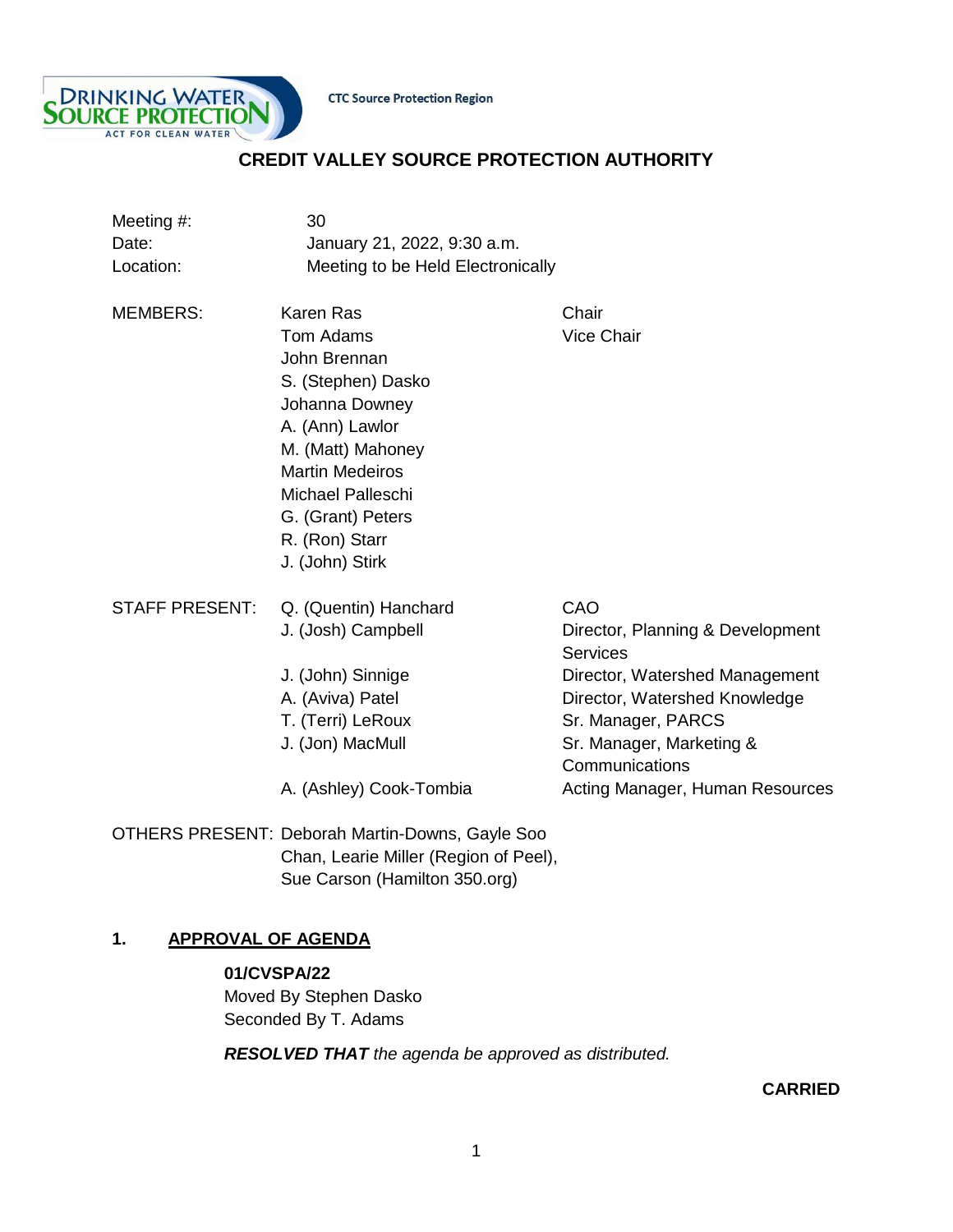## **2. DECLARATION OF CONFLICT OF INTEREST**

#### **3. MINUTES OF PREVIOUS MEETING**

#### **02/CVSPA/22**

Moved By J. Downey Seconded By M. Palleschi

*RESOLVED THAT the minutes of the 29th meeting of the Credit Valley Source Protection Authority held November 12, 2021 be approved.*

## **CARRIED**

## **4. PRESENTATION / DELEGATION**

#### **5. BUSINESS ARISING FROM MINUTES**

#### **6. NEW BUSINESS STAFF REPORTS**

## **6.1 APPOINTMENT OF A NEW MEMBER TO THE CTC SOURCE PROTECTION COMMITTEE**

Attached as Schedule 'A' is a report on the above-mentioned subject as submitted by Janet Ivey, Chief Specialist, Watershed Plans and Source Water Protection; and John Sinnige, Director, Watershed Management.

## **03/CVSPA/22**

Moved By M. Medeiros Seconded By Ann Lawlor

*THEREFORE BE IT RESOLVED THAT the report entitled "Appointment of a New Member to the CTC Source Protection Committee" be received and appended to the minutes of this meeting as Schedule 'A'; and further* 

*THAT the Board of Directors endorse appointment of Liza Ballantyne as a municipal member of the CTC Source Protection Committee representing the City of Toronto for a term of five years, ending January 21, 2027.* 

#### **CARRIED**

## **7. CORRESPONDENCE/INFORMATION ITEMS DISTRIBUTED TO MEMBERS**

- **8. NOTICE OF MOTION**
- **9. QUESTION PERIOD**
- **10. OTHER BUSINESS**

## **11. MEETING ADJOURNED**

On motion the meeting adjourned at 9:34 a.m.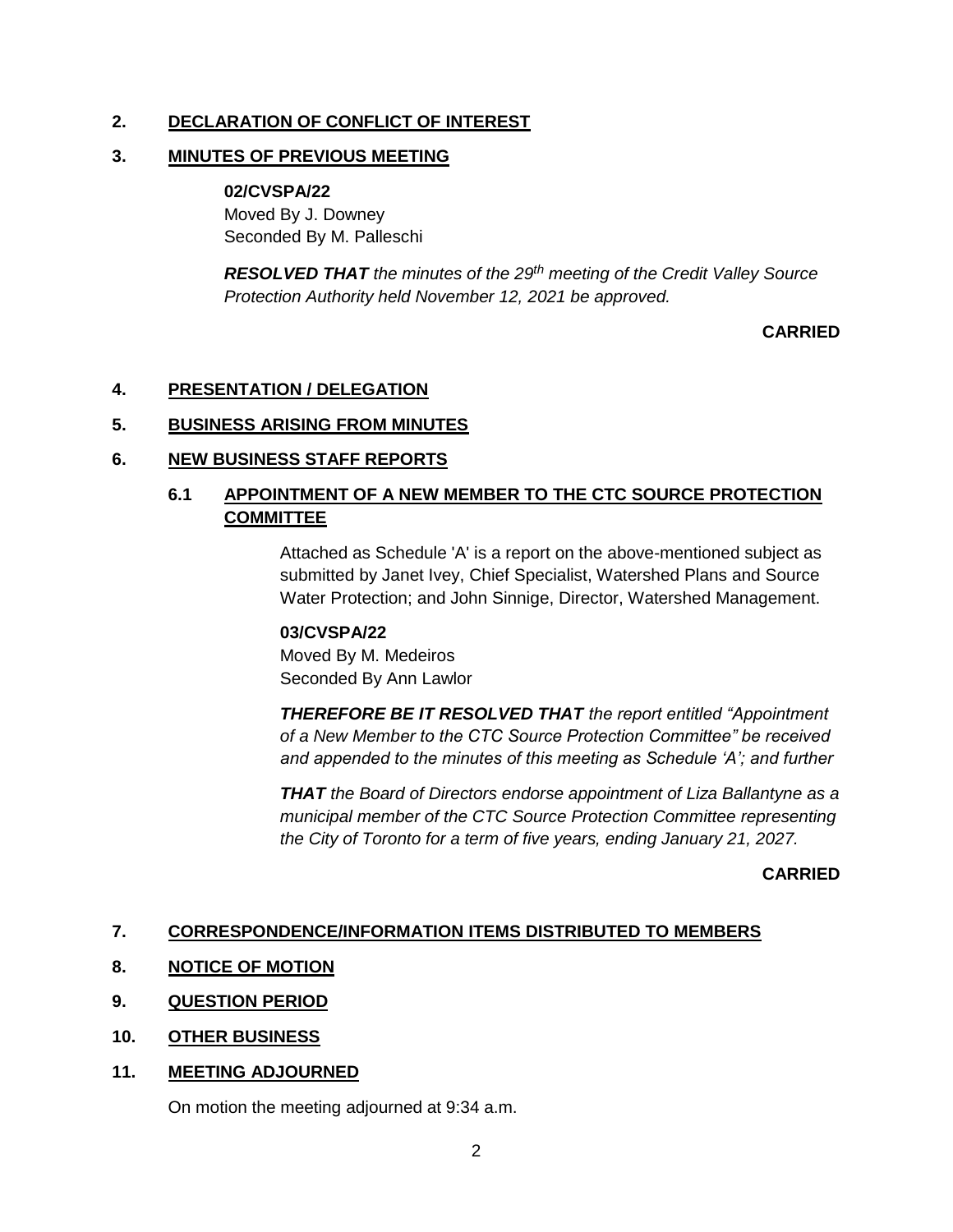**TO:** The Chair and Members of the Board of Directors, Credit Valley Source Protection Authority

#### **SUBJECT: APPOINTMENT OF A NEW MEMBER TO THE CTC SOURCE PROTECTION COMMITTEE**

**PURPOSE: To request endorsement by the Credit Valley Source Protection Authority of the appointment of a new member to the CTC Source Protection Committee.**

#### **BACKGROUND:**

The Credit Valley – Toronto and Region – Central Lake Ontario Source Protection Committee (CTC SPC) was formed in 2007, as required under section 7 of the *Clean Water Act*, *2006*. Source protection committees played key roles in the development of assessment reports and source protection plans for municipal drinking water systems. The committees continue to review and endorse amendments to these documents, assess progress towards implementation of the source protection plans, and advocate for the protection of drinking water sources.

The number, composition, eligibility, and process for appointment of members to source protection committees is established by Ontario Regulation 288/07. The CTC SPC has 21 members, equally split among municipal, economic (agricultural, commercial or industrial), and public interest (citizen-at-large, environmental or health nongovernmental organization) sector representatives. The CTC SPC operates according to committee-approved Rules of Procedure and a Code of Conduct. Members serve for a term of five years.

Schedule 'A' to the September 10, 2021 agenda of the Credit Valley Source Protection Authority (CVSPA) described the process for recruiting new members and endorsing appointments. As the Credit Valley Source Protection Authority is the lead Source Protection Authority for the CTC Source Protection Region, endorsement of new CTC SPC members by the Board of Directors of CVC is required. The CVSPA endorsed the appointment of eight new and returning CTC SPC members in September and November of 2021.

#### **ANALYSIS:**

Municipalities within the CTC region are divided into seven groups, with committee member(s) representing each group. Municipal committee members are identified by consensus of the municipalities within a group, with a minimum notice period of two months.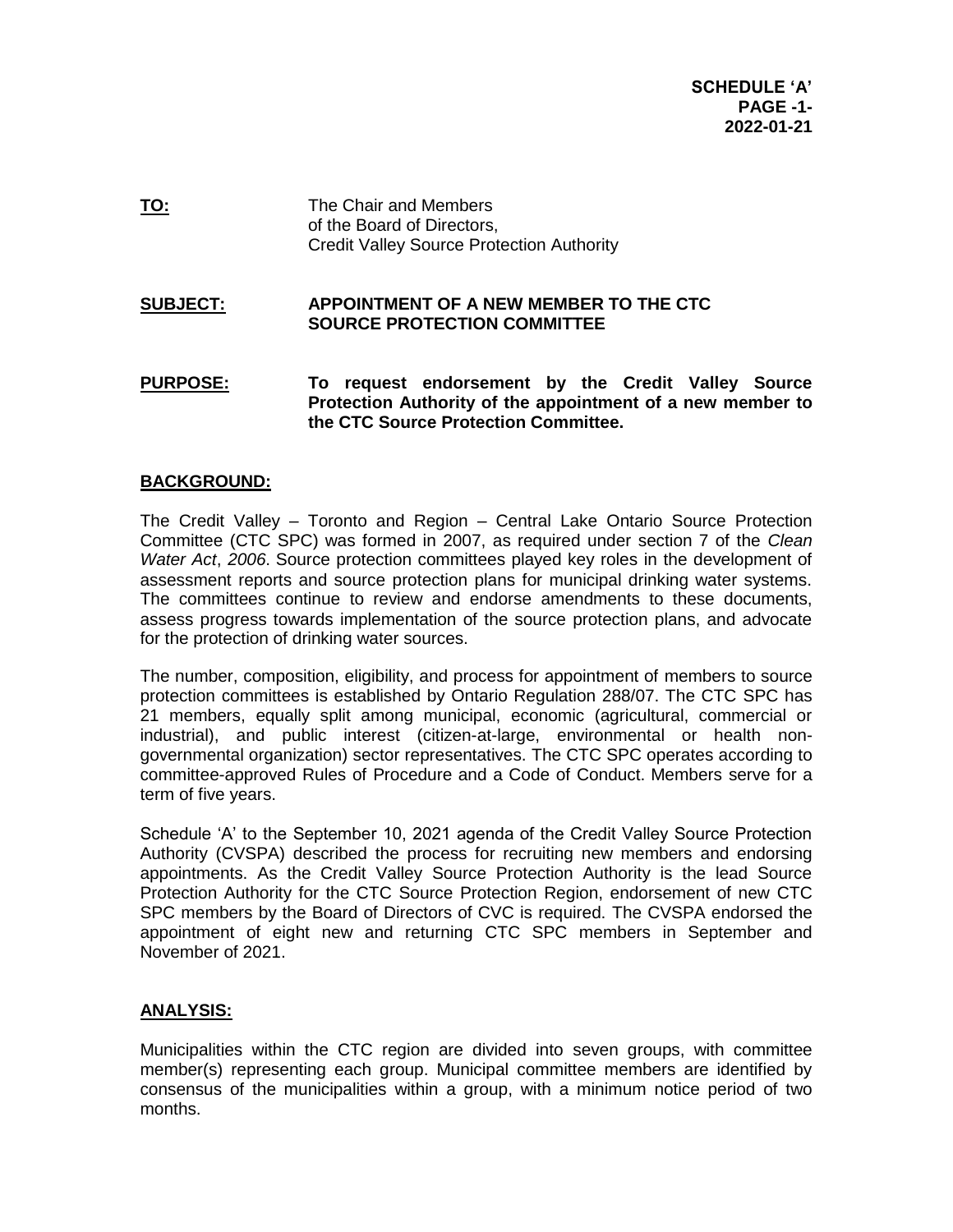The City of Toronto has two representatives on the CTC SPC. The appointment of one of the representatives expired on September 23, 2021.

In June of 2021, a letter was sent to the City of Toronto clerk requesting nomination of a candidate for the expiring appointment. City of Toronto staff have recommended Liza Ballantyne, Manager of the Process, Innovation and Energy Unit of Toronto Water. Ms. Ballantyne has more than 22 years of process engineering and operations experience specializing in drinking water treatment in the municipal and engineering consulting industry (Jacobs Engineering, Region of Peel and City of Toronto).

On December 17, 2021, the appointment of Liza Ballantyne was endorsed at a meeting of the CTC Management Committee, consisting of the CAOs of CVC and the Toronto and Region and Central Lake Ontario conservation authorities. The endorsement of this candidate by the Credit Valley Source Protection Authority is requested.

Source Protection Authority staff continue to work towards filling three remaining vacancies on the CTC SPC:

- One public interest sector representative from an environmental nongovernmental organization, and
- Two economic sector (petroleum and aggregate industries) representatives.

Ontario Regulation 288/07 allows for a representative of the medical officers of health for health units within a source protection region to attend and participate in source protection committee meetings as a liaison. This liaison position on the CTC SPC has been inactive as one of the City of Toronto's two positions had historically been held by a staff of Toronto Public Health. With the change in Toronto's representative, Source Protection Authority staff will solicit a public health unit liaison for the CTC SPC.

#### **COMMUNICATIONS PLAN:**

Following endorsement of new committee members, and as required by Ontario Regulation 288/07, the CTC Source Protection Region website [\(www.ctcswp.ca\)](http://www.ctcswp.ca/) will be updated with a listing of current Source Protection Committee members, including links to individual professional biographies.

#### **FINANCIAL IMPLICATIONS:**

Source Protection Committee members (excluding municipal representatives) are eligible to receive compensation for their committee work, including per diems for meetings and travel expenses. Committee expenses and associated liability insurance are covered by source protection program funding from the Ministry of the Environment, Conservation and Parks, via an annual transfer payment agreement with CVC. For the 2021-2022 provincial fiscal year, \$17,100 is budgeted for source protection committee expenses.